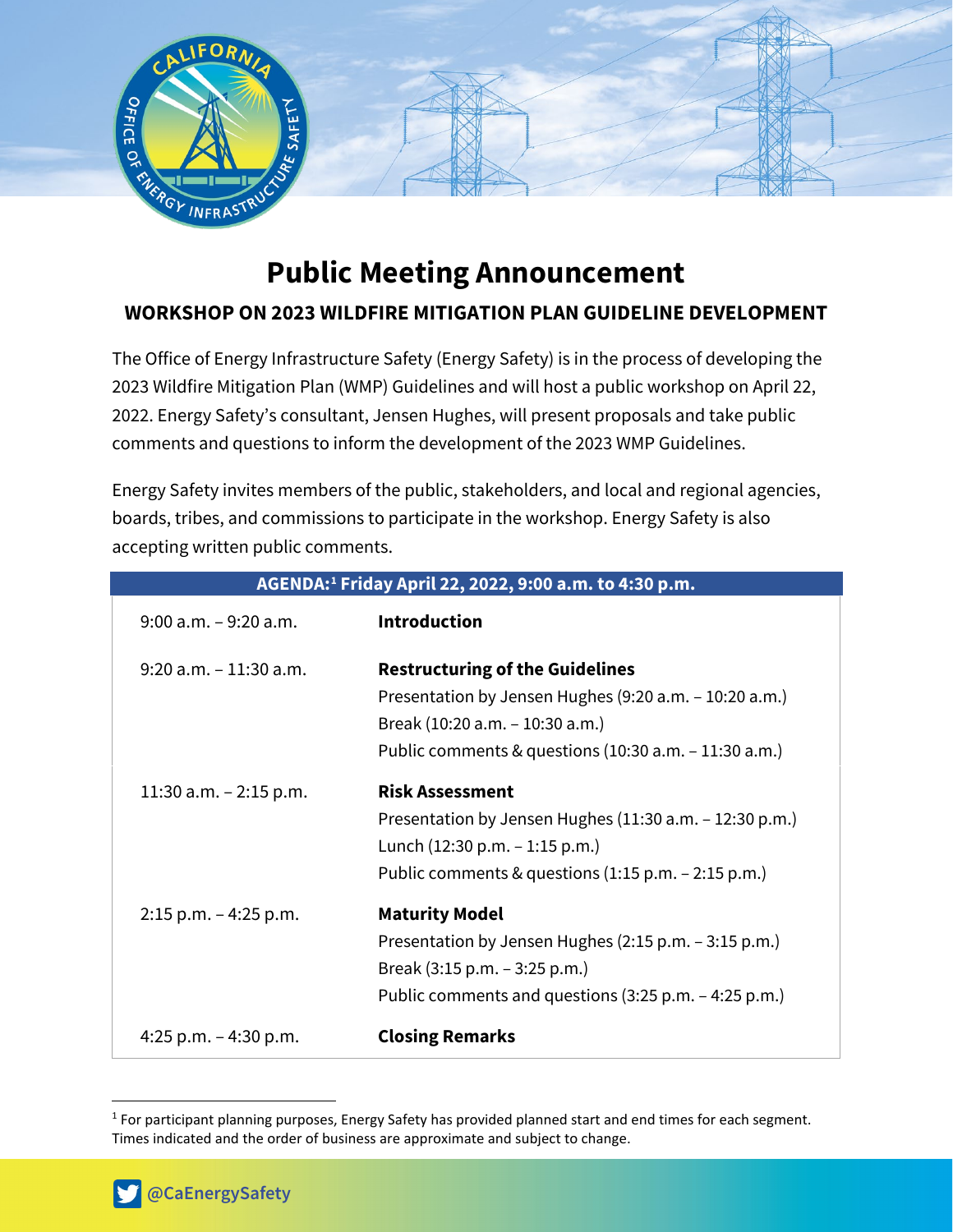

**Remote Attendance**

Dial-In Number (Toll): 216-706-7075 Dial-In Number (Toll-Free): 866-390-1828 Conference Code: 787909

Meeting link: <https://us06web.zoom.us/j/83617900321>

Zoom is Energy Safety's online meeting service. Navigate to the meeting link and follow the instructions to join the meeting. When attending remotely, presentations will appear on your computer/laptop/mobile device screen and audio may be heard via the device or telephone. Please be aware that the Zoom meeting may be recorded. If you have concerns that you may be unable to use Zoom, you may verify your compatibility at [https://zoom.us/test.](https://zoom.us/test)

For dial-in using a telephone connection, during the public comment portion of the meeting, press "#2" to raise your hand to be unmuted.

Remote meeting information for this workshop and other upcoming Energy Safety public meetings can be found on Energy Safety's Upcoming Events page.<sup>[2](#page-1-0)</sup>

## **Public Comments**

Energy Safety and Jensen Hughes will take oral public comments during the workshop. Energy Safety will also be accepting written comments. Written comments should focus on the 2023 WMP Guidelines and may include topic areas not directly covered during the workshop. Written comments must be no longer than 25 pages, are due by May 6, 2022, and must be filed in Docket 202[3](#page-1-1)-WMPs in the Energy Safety e-filing system.<sup>3</sup> Supporting documents may be included as appendices or attachments and are excluded from the 25-page limit.

<span id="page-1-0"></span><sup>2</sup> <https://energysafety.ca.gov/events-and-meetings/>

<span id="page-1-1"></span><sup>3</sup> <https://efiling.energysafety.ca.gov/EFiling/DocketInformation.aspx?docketnumber=2023-WMPs>